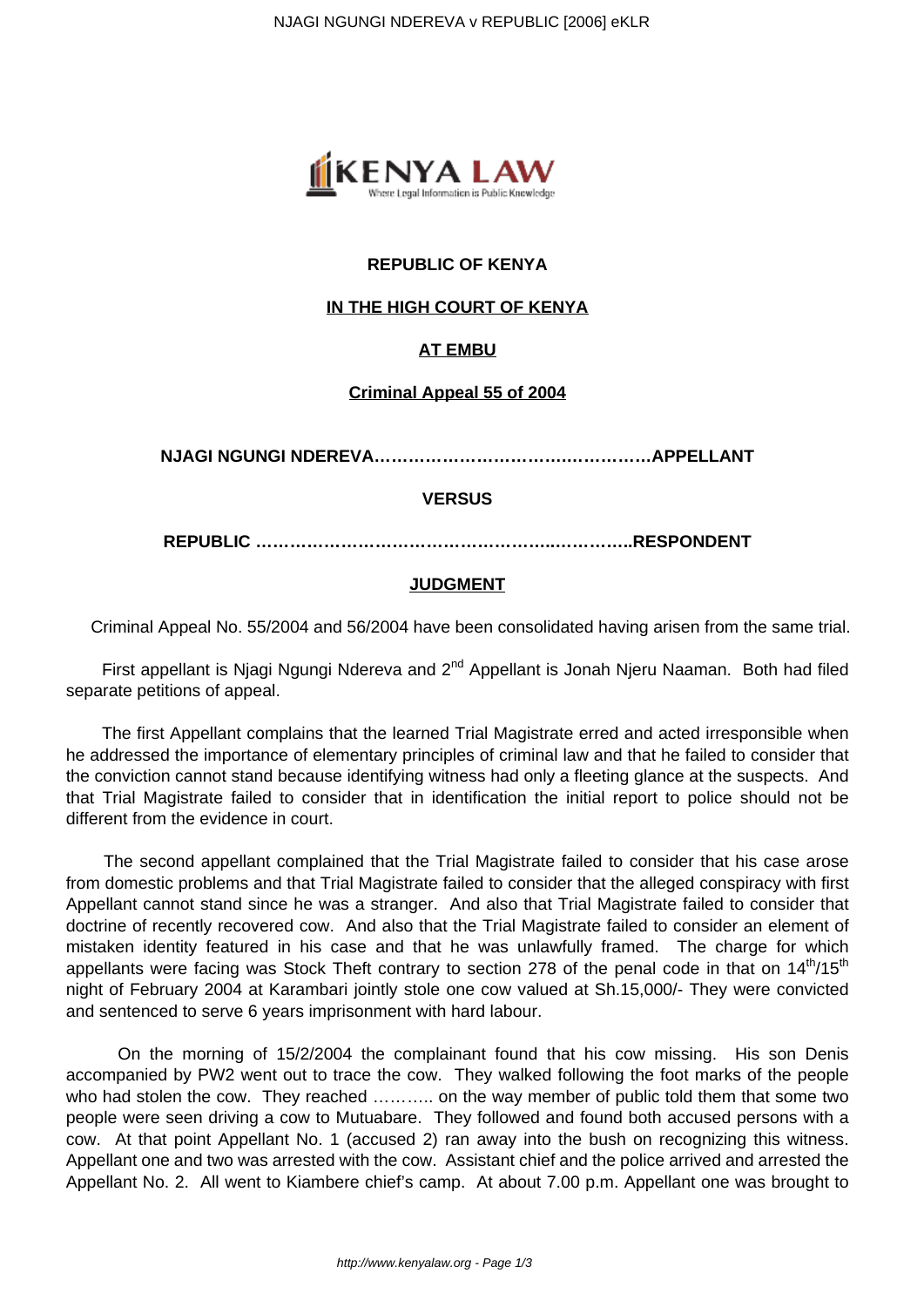the chief's camp by member of public. From the evidence of PW2 and 3 when the Appellant No. 2 was caught with the cow he had no chance of escape until he was delivered to Kiritiri Police Police. There was there is not issued of error in identification. As for appellant number one, he was known to the witnesses as a neighbour and was seen with the cow by PW4 who recognized him at night when Appellant one was brought to chief's camp by members of public. PW4 APC said he recognized him as the man he had earlier found with the cow and second Appellant. PW5 was the officer who received the appellant and rearrested the appellants. Both Appellants made unsworn statements Jonah Njeru Namaan said he was at Kiambere Market buying a cigarette when he saw first appellant Njagi Ngungi Ndereba take to his heels. People there called him a thief and they arrested him. He said he was arrested because he was a stranger in that area and he denied the offence. The first appellant also in his unsworn statement was sued on 15/2/2004 he was selling miraa at about 8 p.m. at Kirathe Market. Five people approached him and `interrogated him about a cow which had been stolen. He told them that he knew nothing about the stolen cow. But nevertheless they arrested him escorted in to the chief's camp where he found second Appellant. He admitted that PW2 was from his village and was known to him. He then said he was framed as he was a stranger and that he new nothing about the cow.

 Considering the grounds of appeal by the first Appellant there is no evidence that he was seen stealing the cow from the home of the complainant. The evidence of people who were following the cow said this appellant glanced back and saw them and being known to them he ran away if it was true. They did not follow him. They are not the ones who arrested him. The people who arrested him did not give evidence in court as to circumstances of his arrest. He was not found with the cow.

Considering the evidence of  $2<sup>nd</sup>$  Appellant he was found with the cow and there is no error in his identification. This appellant speaks of the charge sheet. The theft was at Kariambari sublocation Kagumori village, PW2 talked of Kagumori village. He was a neighbour of the complainant.

 I have perused the record and it is my finding that the circumstances of identification of first Appellant was flaw led. It leaves room for error in identification and therefore his arrest and identification was not proved. Regarding the second appellant he was arrested with the cow and he had no opportunity to escape. There was no error in his identification his unsworn statement does not in any way weaken the prosecution case.

 The upshot is that the first Appellant's appeal is allowed. The prosecution did not prove his case beyond reasonable doubt and I quash the conviction and set aside sentence. Regarding the second Appellant I find this case against him proved beyond reasonable doubts. I do not see any reason to interfere. The first Appellant shall be set at liberty at once unless otherwise lawfully held.

The second Appellant's Appeal is dismissed.

Dated on 14<sup>th</sup> December, 2006.

**J. N. KHAMINWA**

**JUDGE**

**14/12/2006**

**Khaminwa –Judge**

**Njue – Clerk**